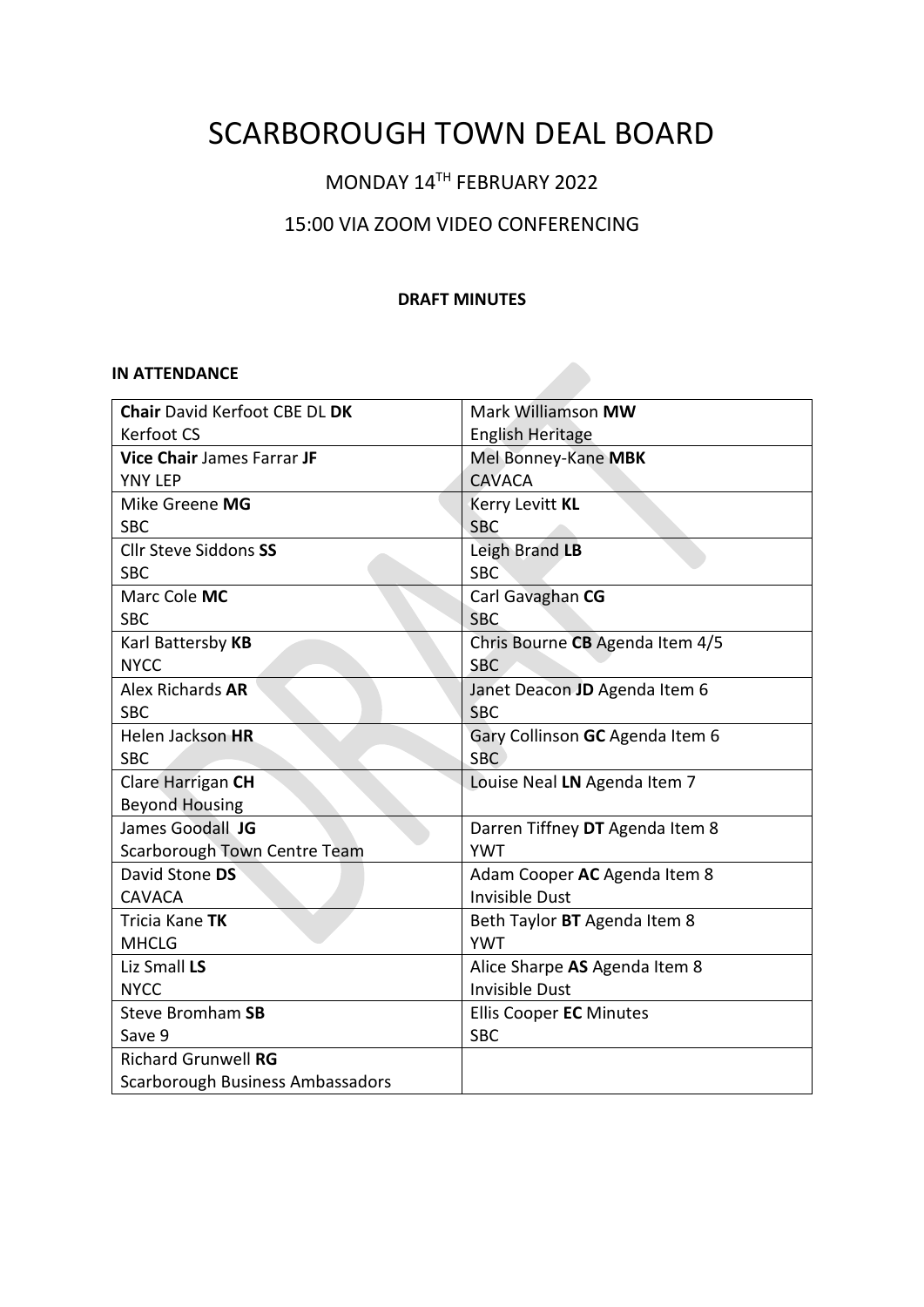# **1. APOLOGIES**

- Jackie Mathers, Coventry University
- Rosemary Du Rose, Beyond Housing
- Robert Goodwill, MP
- Richard Flinton, NYCC

# **2. DECLARATION OF INTERESTS**

None.

# **3. MINUTES OF LAST MEETING AND MATTERS ARISING**

**3.1.** Minutes of the meeting held on 16<sup>th</sup> December 2021 agreed as a true record.

#### **4. FABLAB+**

**4.1.** CB presented the Full Business Case for the Fablab+ project.

- **4.2.** KB queries the scenario if no Levelling up funds are secured. CB states that Scenario planning has been undertaken and there are other revenue streams available.
- **4.3.** JF questions the occupancy needed to breakeven. CB confirmed that it needs to be at 80%, the NHS wants 50% occupancy permanently with other parties interested and room for flexible working.
- **4.4.** SB provides reassurance that the plans for mixed use of the building is vital in the post pandemic.
- **4.5.** CH queries the risk of rising building costs and how it has been recognised. CB states that he has scrutinised AECOM building costs and has used forecasting for inflation. CB further supports this through the use of YORhub framework that enables competition between contractors
- **4.6.** DK proposed that the board support the Fablab+ project. The board unanimously agreed.

#### **5. STATION GATEWAY**

- **5.1.** CB resented the Full Business Case for the Station Gateway project.
- **5.2.** DK acknowledges that Network Rail and TransPennine are involved in the future of the project but questions the stance of the Bus and Taxi Companies. CB confirms that the timing of the project works for the Bus company as they are wanting to update and move their bus fleet to a new site.
- **5.3.** KB raises the issue that there needs to be a revenue requirement to ensure that new public realm is maintained.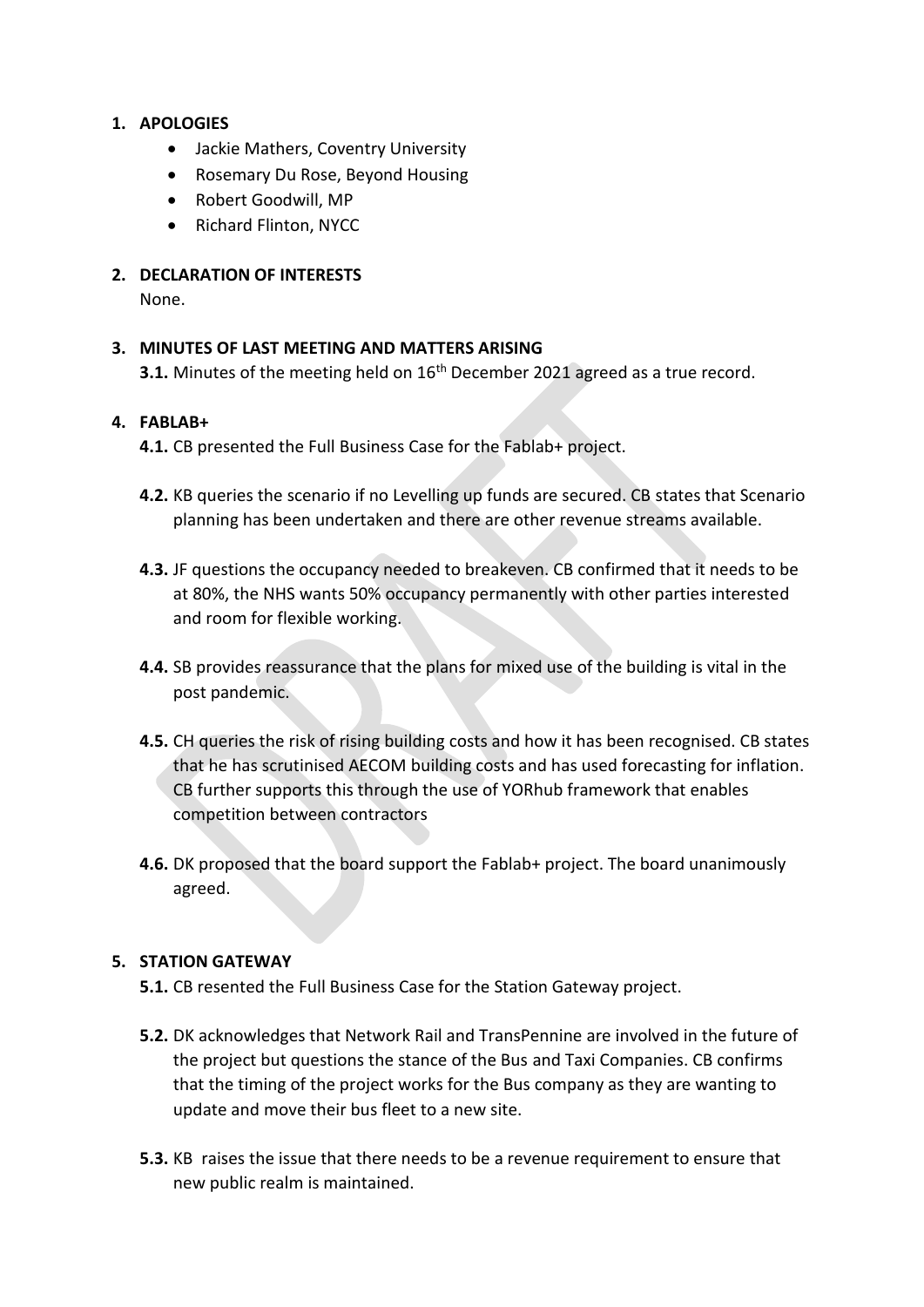- **5.4.** MG supports the project and states that as it is a broad project there is many funding streams that it can interlink with.
- **5.5.** DK proposes the board support the Station Gateway project. The board unanimously support the project.

# **6. SCARBOROUGH FAIR**

- **6.1.** JD presented the Full Business Case for the Scarborough Fair project.
- **6.2.** DK queries the reputation on delivery of Live Nation. JD confirms they are successful and currently work with the Open Air Theatre.
- **6.3.** JF questions the dependency on funds from Scarborough Borough Council in order for the project to be sustainable long term. JD confirms that private sector funding is a long term goal.
- **6.4.** RG requested JD to expand on the events planned for the Open Air Theatre. JD explained that the Open Air Theatre will be used as a hub for wider events that spread out across the town.
- **6.5.** JF queries the sustainability of the project and the drive for sponsorship. MG states this project is important for the economy, thus Scarborough Borough Council has committed funding as it is a risk that needs to be taken.
- **6.6.** DK stresses the importance of having a strong advisory board with private sector experience for the project.
- **6.7.** DK asks the board if they are in support of the Scarborough Fair project. The board unanimously support the project.

# **7. SCARBOROUGH WALKING AND CYCLING CINDERTRACK**

- **7.1.** LN presented the Full Business Case for the Scarborough Walking and Cycling Cinder Track.
- **7.2.** DK proposes the board support the Scarborough Walking and Cycling Cindertrack project. The board unanimously support the project.

#### **8. SCARBOROUGH NATURE TOURISM (WILD EYE)**

- **8.1.** DT and AC presented the Full Business Case for the Scarborough Nature Tourism project.
- **8.2.** JF supports the use of nature tourism.